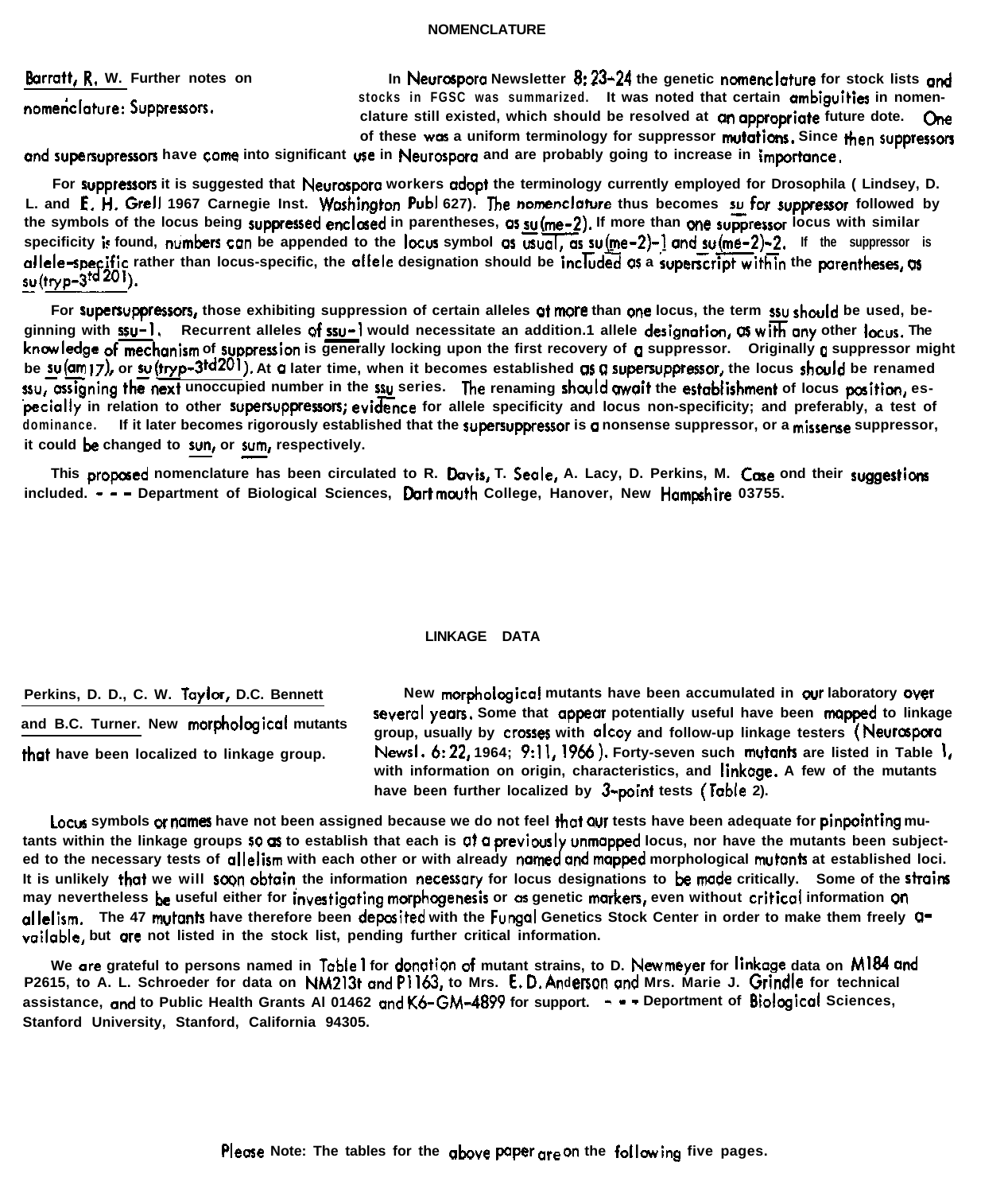| Isolation<br>No. | Linkage<br>group | Origin:<br>treatment<br>and strain                                | Evidence<br>of<br>linkage                                              | Characteristics<br>and<br>emarks                                                                                                                                     | Suggested<br>temporary<br>designation |  |
|------------------|------------------|-------------------------------------------------------------------|------------------------------------------------------------------------|----------------------------------------------------------------------------------------------------------------------------------------------------------------------|---------------------------------------|--|
| AR <sub>2</sub>  | IR.              | Spont., pyr-1 pdx-1<br>x me-1 (A. Radford)                        | $0$ w.t. recomb./95 x<br>os (B135), which it<br>resembles.             | Sensitive to high osmotic pressure.                                                                                                                                  | os(AR2)                               |  |
| AR5              | Ι                | UV, pyr-1 pdx-1<br>$(A.$ Radford)                                 | 40 units left of aur<br>(Table 2)                                      | Uniform conidiation flat over<br>entire surface of slant. Light<br>pigment.                                                                                          | morph(AR5)                            |  |
| D5.              | IR               | UV, inos (89601)<br>$(8.$ $R.$ Gross) <sup>†</sup>                | 18 units right of<br>$nic-2$ (Table 2)                                 | Colonial with restricted growth,<br>no conidiation, little pigment.<br>Free of $T(D5)$ .                                                                             | col(D5)                               |  |
| M184             | Ŧ                | Spont., $pdx-1$ x<br><u>col-4</u><br>(B. D. Maling)               | 0 recomb./86 $x$ hist-2<br>(Table 2)                                   | Flat surface growth with small<br>wisps of dense growth at top of<br>slant, a few protruding onto glass<br>and conidiating.                                          | morph(M184)                           |  |
| M193-1           | IC               | From $pdx-1$ x $pyr-1$<br>(B. D. Maling)                          | $0$ w.t. recomb./94 x<br>Bn.<br><b>0 recomb./17 x hist-2</b>           | Flat surface growth; initially forms<br>large balls of conidia at top of<br>slant. Resembles col-4. Distin-<br>guishable from <u>sn</u> , but possible<br>allele.    | $morph(M193-1)$                       |  |
| NM203            | $\bf{I}$         | $UV$ , Ema (N. E.<br>$Murray)$ <sup>*</sup>                       | 10.9 units from sex,<br>probably right<br>(Table 2)                    | Starts as flat colonial; some<br>spread, but not over entire slant.<br>Late conidiation in thick smooth,<br>coherent masses.                                         | morph (NM203)                         |  |
| NM204t           | <b>IR</b>        | *                                                                 | $0 \le L$ , recomb. /70 $\times$<br>os (Bl35) (possibly<br>2 w.t.)     | Temp. sens. Some isolates may<br>overlap wild type at 25°, not 34°<br>or 39 <sup>0</sup> . Some conidiation. Sterile<br>hyphae tend to bleed. Possible os<br>allele. | morph (NM204t)                        |  |
| NM216o           | 1R               | $\pmb{\ast}$                                                      | 0 $v \cdot t$ recomb./82 $x$<br>os (NM233t).<br>$T$ recomb./129 x al-2 | Resembles os (B135); perhaps more<br>conidiation on GCP. Named os-5 by<br>Laura R. Livingston, who has<br>evidence of nonallelism.                                   | os (NM216o)                           |  |
| NM216s           | I                | *                                                                 | 3 recomb./56 $x$ nic-2                                                 | Smooth appearance, light pigment,<br>conidia not loose. Aerial growth<br>nearly fills 12 mm tube diameter.                                                           | morph (NM216s)                        |  |
| NM233t           | IR               | *                                                                 | $0 \mathbf{u}$ .t.<br>$recomb. / 130 \times os$<br>$(B135)$ ,          | Resembles $_{08}$ (B135) at 39 <sup>°</sup> . Nearly $_{08}$ (NM233t)<br>w.t. morphology at 25°.                                                                     |                                       |  |
| 0301             | <b>IR</b>        | ÷                                                                 | $3$ recomb./59 x aur                                                   | Light-colored irregular growth<br>in a thick mat, with conidiation<br>throughout.                                                                                    | morph(D301)                           |  |
| P1417            | IR               | Spont., $thi-3$ X WC                                              | Right of nic-2; left<br>of $ad-9$ (Table 2)                            | Leathery pigmenting surface growth<br>with scattered conidiation. Coni-<br>dia later form in rim at top of<br>slant.                                                 | morph(P1417)                          |  |
| P1798            | IR               | Spont., $T(I;VII)$<br>$17084$ , thi-1 x<br>$T(IV;V)45502$ , pyr-3 | 6 units right of<br>hisf-2 $(Table 2)$                                 | Resembles ropy. Separated from<br>aberrations.                                                                                                                       | morph(P1798)                          |  |
| P2615            | Ι.               | <u>ser-3</u> x un(b39)                                            | Spont., T(I+II)39311, 19 units left of al-2<br>(Table 2)               | Restricted colonial. No conidia.<br>(separated from aberration.)                                                                                                     | col(P2615)                            |  |
| P3282            | IR               | Spont. from OR8-la<br>x cot-1; inos A                             | 0 w.t. recomb./60 x<br>$0s$ (B135), which it<br>resembles.             |                                                                                                                                                                      | os (P3282)                            |  |
| NM201f           | П                | $\star$                                                           | 9 recomb./94 $\chi$ arom-1                                             | Thin, skin-like surface growth<br>without aerial hyphae. Thickest<br>low in slant. Resembles 0318<br>$(V)$ .                                                         | morph(MM201f)                         |  |

Table 1. Information on 47 morphological mutants mapped LO linkage group.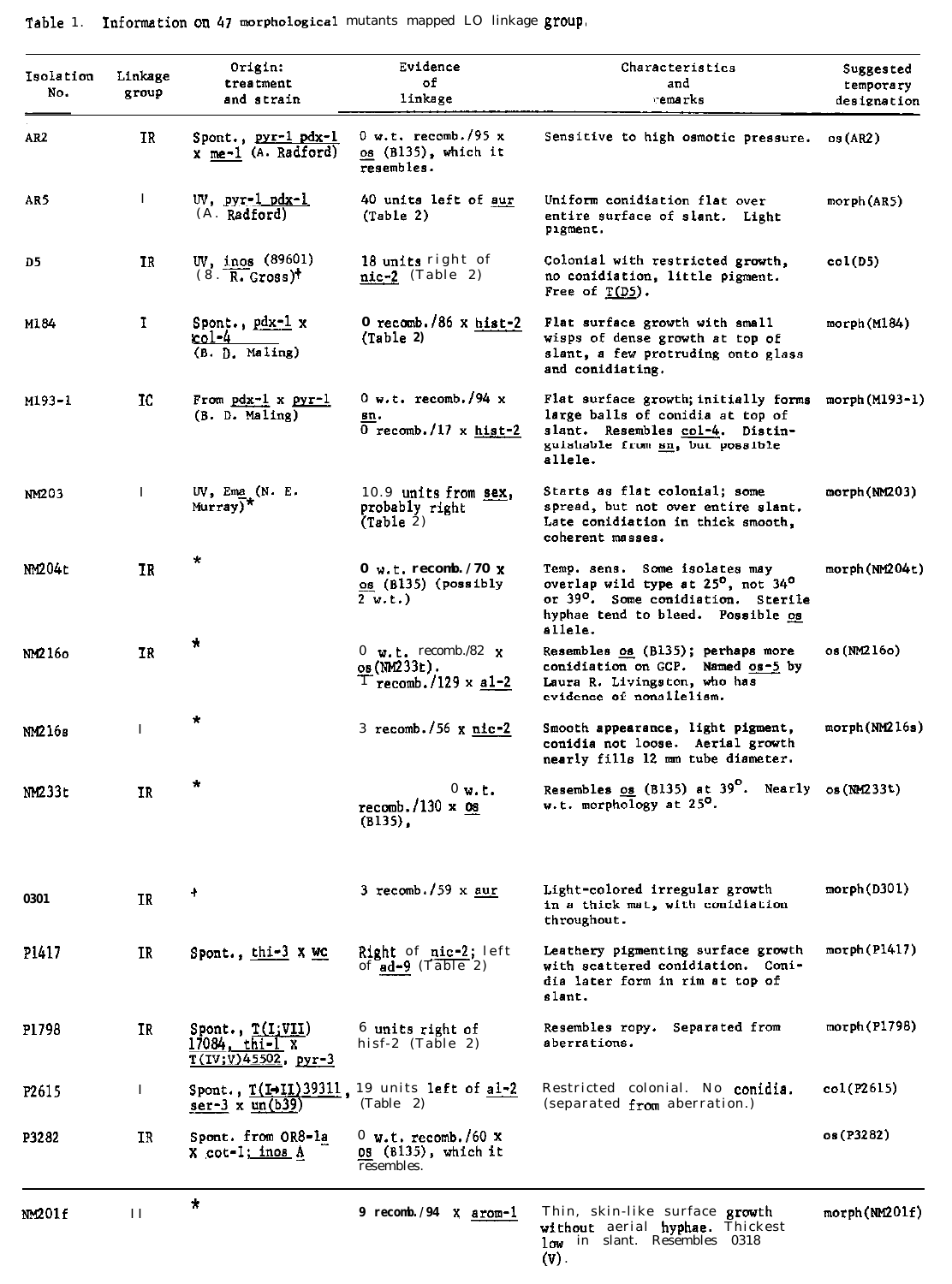| Table 1 - page 2 |             |                                             |                                                   |                                                                                                                                                                                |                      |
|------------------|-------------|---------------------------------------------|---------------------------------------------------|--------------------------------------------------------------------------------------------------------------------------------------------------------------------------------|----------------------|
| NM218            | H           | $\star$                                     | 6 recomb./38 $x$ arg-5                            | Flat carpety surface growth, with<br>smooth, velvety puff of deep<br>orange conidia at top of slant.                                                                           | morph(NM218)         |
| NM220            | IJ          | $\star$                                     | 10 recomb./66 x $\frac{\text{arg-5}}{\text{arg}}$ | Characteristic matty conidiation.<br>Min may be preferable to GCP for<br>scoring.                                                                                              | $m$ orph (NM $220$ ) |
| D309             | II          |                                             | 6 recomb./56 x $arg-5$                            | Thin transparent pigmented surface<br>growth, free of conidia; irregular,<br>large ragged patches of orange<br>conidia at top of slant.                                        | morph (D309).        |
| в8               | IIIR        | UV, STA<br>(V. W. Woodward)                 | 5 recomb./73 x $tryp-1$                           | Fuzzy, pale-yellow aerial growth<br>without conidia. Free of Ab(B8).                                                                                                           | morph(B8)            |
| M126             | HIR         | Spont., arg-10 nt x<br>pab-1 (B. D. Maling) | $1$ recomb./71 x tryp-1                           | Aconidial aerial and surface<br>growth, resembling fluffy. Pigment<br>develops slowly, becoming cream-<br>colored or yellow.                                                   | morph (M126)         |
| M211             | <b>IIIR</b> | *                                           | Right of $un(83106t)$<br>(Table 2)                | Smooth, dense, filling 12 mm tube-<br>diameter above slant. Conidia<br>distributed throughout aerial<br>mycelium.                                                              | morph(NM211)         |
| NM219            | ИI          | ŵ                                           | 8 recomb./60 x tryp-1                             | Thick, spreading aconidial surface<br>growth, later developing blooms of<br>dense smooth orange conidiation<br>high in slant.                                                  | morph(MM219)         |
| B235r            | IIIR        | UV, STA<br>(V. W. Woodward)                 | 3 recomb./59 x tryp-1                             | Nonspreading colonial. Dense. No<br>conidia. Forms warty, yellow aerial<br>protrusions with age.                                                                               | col(B235r)           |
| D302             | 11IC        | t                                           | 7 recomb./70 x acr-2<br>$1$ recomb./39 x $thi-4$  | Restricted colonial. No conidia.                                                                                                                                               | col(D302)            |
| D308             | III         | ۰                                           | $24$ recomb./76 x<br><u>tryp-1</u>                | Distinctive lush velvety growth<br>hugging surface and forming rim<br>all around edge of slant, to<br>resemble a bird's nest.                                                  | morph(D308)          |
| P1710            | III         | Spont., cot-1 x<br><u>cot-I</u>             | 18 recomb.170 x<br><u>tryp-l</u>                  | Colonial without conidia. Large<br>aerial knobs formed erratically.                                                                                                            | $morph($ P $1710)$   |
| B <sub>28</sub>  | IVR.        | UV, STA.<br>(V. W. Woodward)                | 2 recomb./223 x $cot-1$ .<br>See Table 2.         | Dense, nonconidiating, poorly pig-<br>mented, slow-spreading colonial.<br>Called col-5 (Garnjobst and Tatum<br>1967). No allelism test x col-1.                                | col(B28)             |
| NM119            | <b>TVR</b>  | $\pmb{\ast}$                                | 0 recomb./58 $x$ cot-1                            | Pale, loose conidiation at top of<br>slant, not below. Poor scorability.<br>Free of $T(I;IV)$ NM119.                                                                           | morph (NM119)        |
| NM213t           | IV          |                                             | Left of cot-1<br>$(\text{Table 2})$               | Reverse temp. sens.:<br>w.t. at $34^{\circ}$ , fl-like aconidial at<br>25°, on mín.                                                                                            | morph(M213t)         |
| D306             | <b>IVR</b>  | Ť                                           | Between tryp-4 and<br>pan-1 (Table 2)             | Spreading colonial doesn't entirely morph(D306)<br>cover slant. Conidiates in puffs<br>high in slant. More restricted on<br>GCP than min.                                      |                      |
| D314             | IVR         | t                                           | 6 recomb./49 $x$ cot-1                            | Large flat colonial with defective<br>pigment. May form large aerial<br>knobs high in slant.                                                                                   | morph(D314)          |
| NM359            | <b>TVR</b>  |                                             | Between cot-1 and<br>$cys-4$ (Table 2)            | Irregular spreading colonial<br>doesn't entirely cover agar.<br>Blooms and conidiates in large<br>orange puffs at top of slant,<br>expanding from surface tongue of<br>growth. | morph (NM359)        |
| P1898            | IV          | Spont., $lys(66202)$<br>x <u>lys-2</u>      | Left of tryp-4<br>(Table 2)                       | Very light scattered conidiation<br>and weak "ivory" pigmentation.                                                                                                             | morph(P1898)         |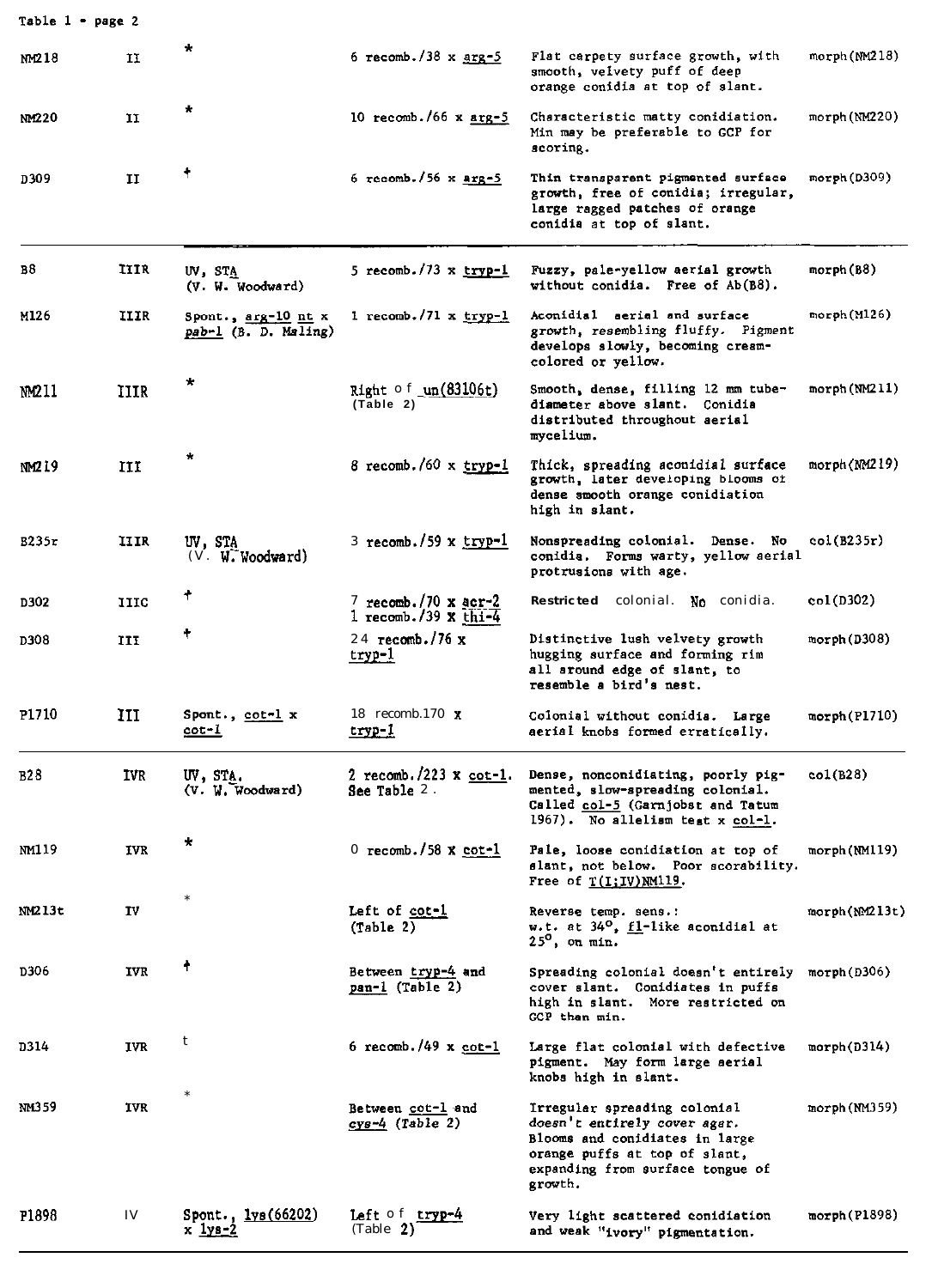| Table 1 - page 3           |                                   |                                                            |                                                                                                                                                       |                                                                                                                                                           |               |
|----------------------------|-----------------------------------|------------------------------------------------------------|-------------------------------------------------------------------------------------------------------------------------------------------------------|-----------------------------------------------------------------------------------------------------------------------------------------------------------|---------------|
| B107                       | VR<br>UV, STA<br>(V. W. Woodward) |                                                            | $0 \text{ W.t. } \text{recomb.} / 92$<br>x <u>bis</u> (B6)                                                                                            | Some conidiation high in slant.<br>Morphologically distinct from bis.<br>and asci from B107 x bis (B6) are<br>linear. not bulb-shaped: not<br>allelic.    | morph(B107)   |
| M111                       | VC                                | Spont., tryp-4<br>chol-1 $\times$ ad-6<br>$(B. D.$ Maling) | Between aspt and<br>$lys-l$ (Table 2)                                                                                                                 | Conidia in small flecks; later in<br>granular clumps, in crescent at top<br><b>of slant. Min</b> preferred for<br>scoring. Probably allelic 0307.         | morph(M111)   |
| NM221t                     | VR                                | ×                                                          | Between lys-1 end<br>val-1 (Table 2)                                                                                                                  | crisp-like. Flat crescent of<br>grainy conidia high in slant.<br>Scorability good on min at 34°,<br>poor on GCP.                                          | morph(NM221t) |
| D307                       | VC                                | 4                                                          | 2 recomb./45 x lys-1<br>$0 \text{ w.t. } \text{recomb.} / 82 \text{ x}$<br>Mill.                                                                      | Resembles probable allele,<br>- 111.                                                                                                                      | morph(D307)   |
| D315                       | v                                 | ۰                                                          | 10 recomb./37 x inos                                                                                                                                  | Light surface conidiation in small<br>clumps; crescent of grainy conidia<br>at top of slant.                                                              | morph(D315)   |
| D318                       | V                                 |                                                            | 8 recomb./37 <b>x inos</b>                                                                                                                            | Thin, skin-like surface growth<br>without aerial hyphae. Thickest<br>low in slant. Resembles NM201f<br>$(II)$ . Scores well at $34^{\circ}$ .             | morph(D318)   |
| P904                       | v                                 | Spont., hist-2 x<br>$crs-4$                                | 9 recomb./42 $\times$ cot-1<br>in alcoy. 10 recomb., allelism with ro-4.<br>68 x inos in<br><u>T(I;VII)S1007,</u><br>un(55701t); T(V;VI)46802<br>inos | Resembles ropy. Not tested for                                                                                                                            | ro(P904)      |
| P1135                      | VI                                | Spont. in germinat-<br>ing ascospore                       | 0 recomb.190 $\times$ ylo-1                                                                                                                           | Twisted "Wiry" hyphae at ascospore<br>germination. Gross morphology<br>dearly scorable: Small yellowsth<br>aerial clumps above flat aconidial<br>surface. | morph(P1135)  |
| $36703 - 4 - 20$ "I        |                                   | Spont., arg-l<br>$(367031)$ <b>x STA</b><br>(D. Newmeyer)  | 0 $recomb. / 61 x ylo-1$                                                                                                                              | Creamy-buff pigment; characteristic morph(36703-<br>adherent serial growth. (Separated<br>from translocations.)                                           | $4 - 20$      |
| $C-LLB$                    | VIIL                              | beta-propiolactone,<br>$74A$ (J. c. Murray)                | 27 units left of<br>$thi-3$ (Table 2)                                                                                                                 | Restricted <b>nonconidiating</b> colonial.<br>Described and called mel-1 by<br>Murray and Srb (1962). Possible<br>allele: do. not tested.                 | $col(C-L2B)$  |
| NM226                      | VII                               | ۰                                                          | 0 recomb./70 $x$ thi-3                                                                                                                                | Fine-grained hazy golden aerial<br>growth fills tube diameter high in<br>slant. No loose conidia.                                                         | morph(MM226)  |
| P1163                      | VIIR                              | Spont., <u>arg-9</u> x<br><u>ro-3</u>                      | Between for and arg-10<br>(Table 2)                                                                                                                   | Dense matty conidia high i n slant.<br>Scores better on $min$ than GCP.                                                                                   | morph(P1163)  |
| P1718<br>Table 1 Footnotes | VIIR                              | Spont., cr x leu-3<br>(R156)                               | 2 recomb./39 $x$ nt                                                                                                                                   | Flat, thick surface growth, with<br>irregularly expressed light-<br>colored clumps just above surface.<br>Not tested x sk.                                | morph(P1718)  |
|                            |                                   |                                                            |                                                                                                                                                       |                                                                                                                                                           |               |

 $min = minimal agent medium (Vogel's Medium N)$ , with or without supplement. GCP = glycerol complete agar medium. recomb. " recombinant random isolate. spont. = spontaneous or segregating from cross where parents did not possess trait. w.t. = wild type. temp. sens. = temperature-sensitive. R = right arm, L = left arm, C = centromere region.

Descriptions are based largely upon gross morphology as observed on agar slants in 12 x 75 mm tubes, at either  $25^{\circ}$  or 34%.

\*All mutants with numbers prefixed NM were recovered following filtration enrichment of wild type Emerson a following ultraviolet treatment to allow 55-25% survival, in experiments of Noreen E. Murray.

\*All mutants with numbers prefixed D were obtained by S. R. Gross after inositol-deprivation following ultraviolet irradiation of inos (89601) a. 16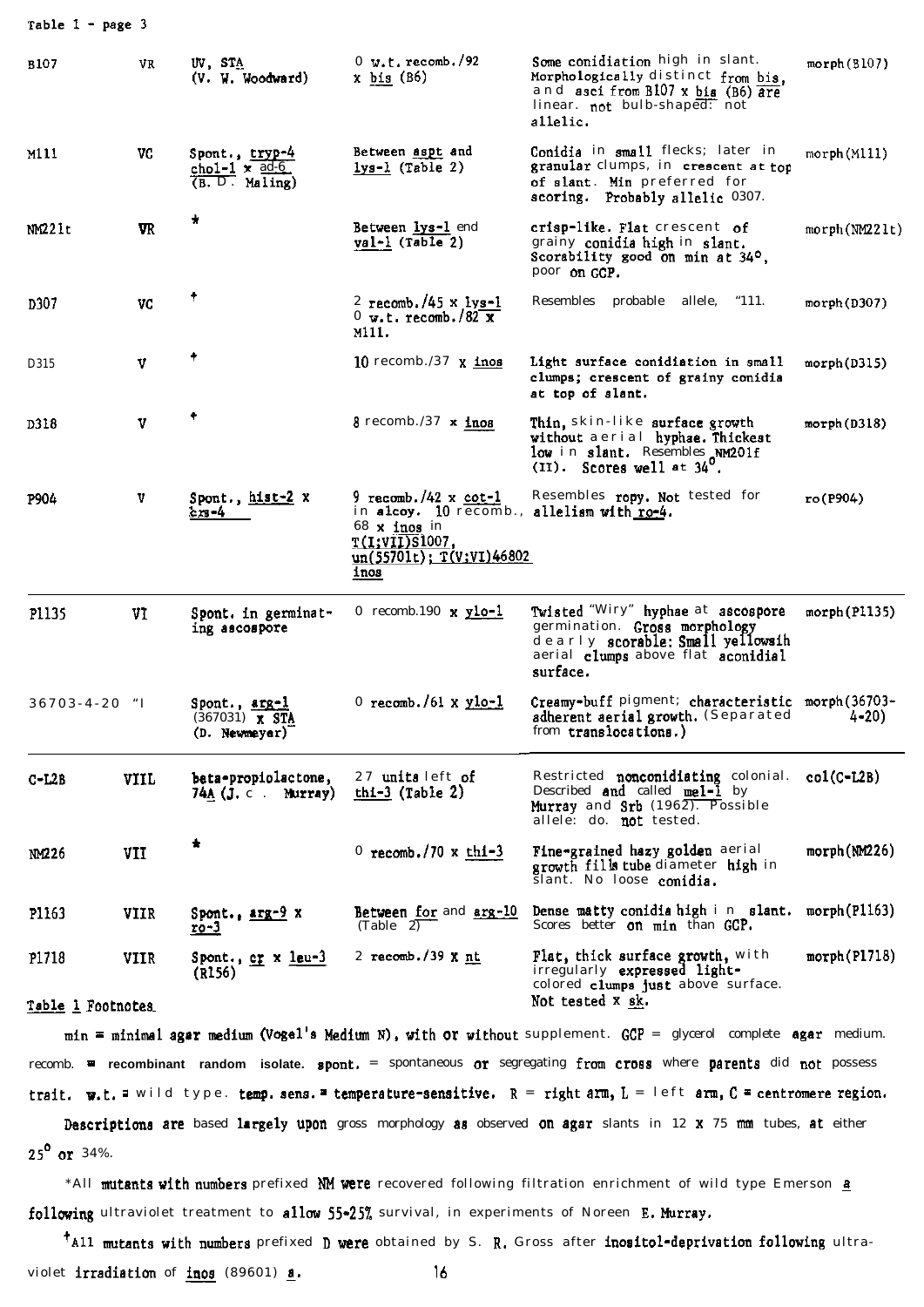Table 2. Three-point data on selected mutants from Table 1.

|                                                                                                                      |          |          |                |                         |                | Recombinations |                |                         | Total,                |                    |
|----------------------------------------------------------------------------------------------------------------------|----------|----------|----------------|-------------------------|----------------|----------------|----------------|-------------------------|-----------------------|--------------------|
| Zygote genotype                                                                                                      |          | Parental |                | Singles                 |                | Singles        |                | Doubles                 | % germination,<br>and | Marker<br>isolatio |
| and                                                                                                                  | combina- |          | Region         |                         | Region         |                | Regions        |                         |                       |                    |
| recombination %                                                                                                      |          | tions    |                | $\mathbf{1}$            |                | $\mathbf{2}$   |                | 1 and 2 $ $             | linkage group         | numbers            |
|                                                                                                                      |          |          |                |                         |                |                |                |                         |                       |                    |
|                                                                                                                      |          | 21       | $\blacksquare$ | 17                      | $\mathcal{I}$  |                |                | $\overline{\mathbf{2}}$ | 47                    | AR5                |
| $\frac{+}{\text{AR5}}$ aur arg(RU3)<br>AR5                                                                           |          |          |                |                         |                |                |                |                         | (100%)                | 34508              |
|                                                                                                                      |          |          |                |                         |                |                |                |                         |                       |                    |
| 40 19                                                                                                                |          |          |                |                         |                |                |                |                         | I.                    | RU3                |
|                                                                                                                      |          |          |                |                         |                |                |                |                         |                       |                    |
|                                                                                                                      |          |          |                |                         |                |                |                | O                       |                       |                    |
| $rac{+}{\text{hist-2}}$ + $rac{+}{\text{nic-2}}$ +                                                                   | 36       | 28       | $\mathbf{1}$   | $\mathbf{1}$            | 4              | 10             | 0              |                         | 80                    | Y152M14            |
|                                                                                                                      |          |          |                |                         |                |                |                |                         | (80%)                 | 43002              |
| $2.5^{\circ}$<br>18                                                                                                  |          |          |                |                         |                |                |                |                         | $\mathbf I$           | D5                 |
|                                                                                                                      |          |          |                |                         |                |                |                |                         |                       |                    |
|                                                                                                                      |          |          | $\mathbf{0}$   | $\Omega$                |                |                | 0              | $\mathbf 0$             |                       |                    |
| $\begin{array}{c cc}\n\text{hist-2} & \text{nic-2} \\ \hline\n+ & + & + \\ 0 & 4.6\n\end{array}$<br>$\frac{+}{1184}$ | 48       | 34       |                |                         | 2              | 2              |                |                         | 86                    | M184               |
|                                                                                                                      |          |          |                |                         |                |                |                |                         | (86%)                 | Y152M14            |
| 4.6                                                                                                                  |          |          |                |                         |                |                |                |                         | Ι.                    | 43002              |
|                                                                                                                      |          |          |                |                         |                |                |                |                         |                       |                    |
|                                                                                                                      |          |          |                | 51                      | $\mathcal{I}$  | 6.             | $\mathbf{1}$   | $\mathbf{1}$            |                       |                    |
| $\frac{+}{N M 203}$ $\frac{1}{+}$                                                                                    | 2.5      | 19       | $\theta$       |                         |                |                |                |                         | 64                    | (mt)               |
| $\overline{a}$                                                                                                       |          |          |                |                         |                |                |                |                         | (802)                 | NM203              |
| 11<br>23                                                                                                             |          |          |                |                         |                |                |                |                         | $\mathbf I$           | 34508              |
|                                                                                                                      |          |          |                |                         |                |                |                |                         |                       |                    |
|                                                                                                                      |          |          |                |                         |                |                |                |                         |                       |                    |
| $\frac{ad-9}{+}$ $\frac{nit-1}{+}$<br>$\frac{1}{P1417}$                                                              | 44       | 311      |                | $\mathbf{1}$            | $\overline{4}$ | $5 -$          | $\Omega$       | 0                       | 86                    | P1417              |
|                                                                                                                      |          |          |                |                         |                |                |                |                         | (86%)                 | Y154M37            |
| 2.3 10                                                                                                               |          |          |                |                         |                |                |                |                         | T.                    | 34547              |
|                                                                                                                      |          |          |                |                         |                |                |                |                         |                       |                    |
|                                                                                                                      |          |          |                |                         |                |                |                |                         |                       |                    |
| $\frac{+}{\text{hist}-2}$ $\frac{+}{\text{nic}-2}$ $\frac{+}{\text{pic}-2}$                                          | 39       | 32       | $\overline{3}$ | $\overline{7}$          | $\overline{3}$ | 6.             | $\Omega$       | 0                       | 90                    | Y152M14            |
|                                                                                                                      |          |          |                |                         |                |                |                |                         | (93%)                 | 43002              |
| 11<br>10                                                                                                             |          |          |                |                         |                |                |                |                         | I                     | P1417              |
|                                                                                                                      |          |          |                |                         |                |                |                |                         |                       |                    |
|                                                                                                                      |          |          |                |                         |                |                |                |                         |                       |                    |
| $\begin{array}{cccc}\n & + & \text{hist-2} & + \\ \hline\n\text{arg-1} & + & \text{Pl} & 798\n\end{array}$           | 34       | 47       | $\mathbf{1}$   | $\overline{2}$          | $\overline{2}$ | $\overline{3}$ | $\Omega$       | 0                       | 89                    | <b>B369</b>        |
|                                                                                                                      |          |          |                |                         |                |                |                |                         | (912)                 | Y152M14            |
| 5.6<br>3.4                                                                                                           |          |          |                |                         |                |                |                |                         | $\mathbf{r}$          | P1798              |
|                                                                                                                      |          |          |                |                         |                |                |                |                         |                       |                    |
|                                                                                                                      | 32       |          |                | $(39)^*$ 8 $(10)$       |                |                |                |                         |                       |                    |
| $\frac{+}{P2615}$ al-2 hs                                                                                            |          |          |                |                         | 3 <sup>2</sup> | (4)            | $\Omega$       | (0)                     | 43 $(+53)^*$          | P2615              |
|                                                                                                                      |          |          |                |                         |                |                |                |                         | (96%)                 | 15300              |
| 19<br>7.0                                                                                                            |          |          |                |                         |                |                |                |                         | $\mathbf{I}$          | 51504              |
|                                                                                                                      |          |          |                |                         |                |                |                |                         |                       |                    |
|                                                                                                                      |          |          |                |                         |                |                |                |                         |                       |                    |
| $+m$ $+$ $\frac{NM211}{+}$<br>$\frac{+}{\arctan 2}$                                                                  | 14       | 34       |                | $5 \quad 4$             | $\overline{3}$ | $\overline{3}$ | $\overline{2}$ | $\Omega$                | 65                    | KH <sub>5</sub>    |
|                                                                                                                      |          |          |                |                         |                |                |                |                         | (872)                 | 83106r             |
| 12<br>17                                                                                                             |          |          |                |                         |                |                |                |                         | IJ                    | NM211              |
|                                                                                                                      |          |          |                |                         |                |                |                |                         |                       |                    |
|                                                                                                                      | 88       | 67       | $5 -$          | $\overline{\mathbf{3}}$ | $\overline{2}$ | 0              | $\bullet$      | $\boldsymbol{\theta}$   | 165                   | 28610              |
| $\frac{+}{ad-b}$ $\frac{+}{\sqrt{a^2-b^2}}$ $\frac{B28}{•}$                                                          |          |          |                |                         |                |                |                |                         | (82%)                 | C102t              |
| ∰⊗Ø^®<br><b>A</b>                                                                                                    |          |          |                |                         |                |                |                |                         | $I$ "                 | <b>B28</b>         |
|                                                                                                                      |          |          |                |                         |                |                |                |                         |                       |                    |
|                                                                                                                      |          |          |                |                         |                |                |                |                         |                       |                    |